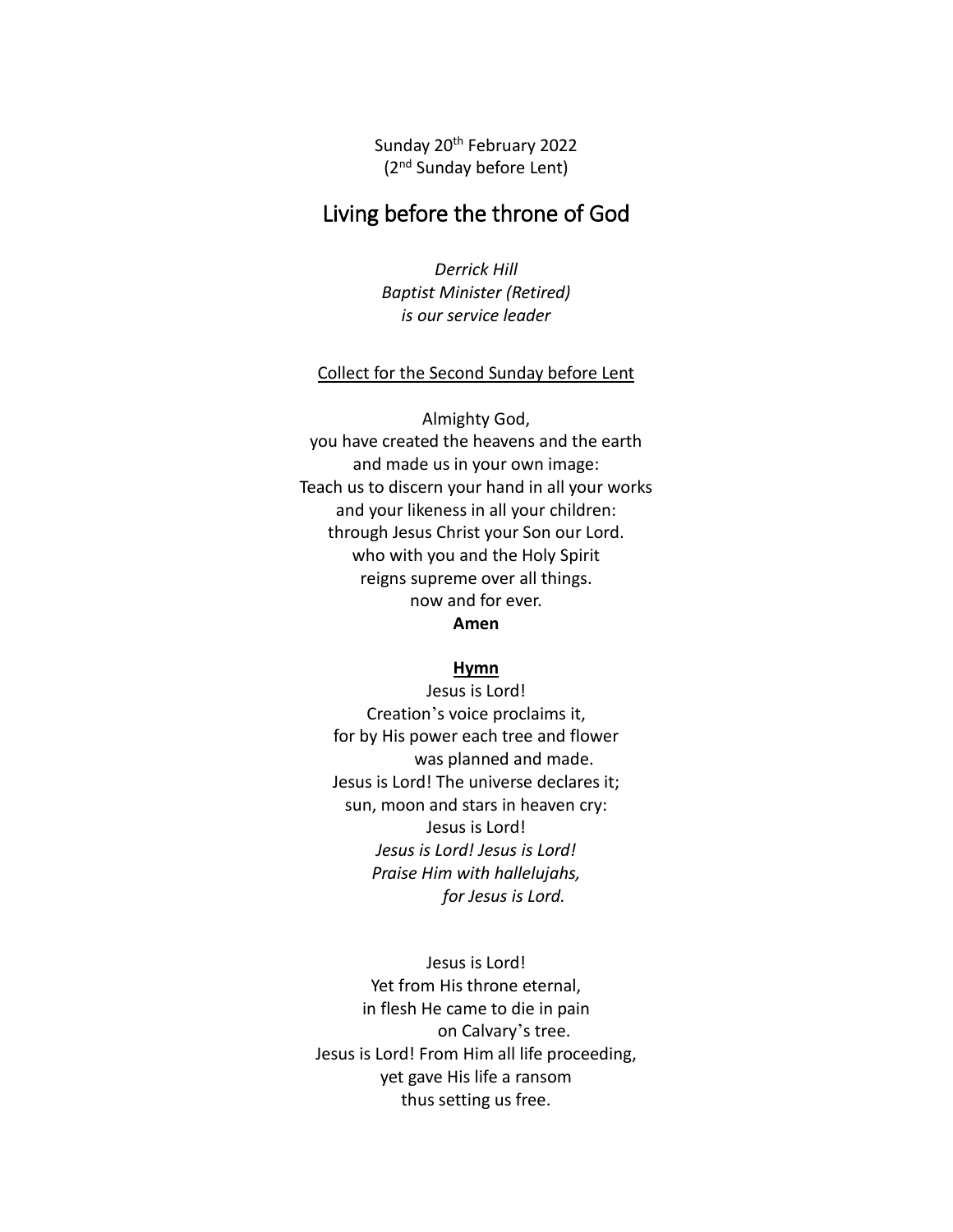*Jesus is Lord! Jesus is Lord! Praise Him with hallelujahs, for Jesus is Lord.*

Jesus is Lord! O'er sin the mighty conqueror, from death He rose and all His foes shall own His name. Jesus is Lord! God sends His Holy Spirit to show by works of power that Jesus is Lord.

> *Jesus is Lord! Jesus is Lord! Praise Him with hallelujahs, for Jesus is Lord.*

Genesis 2. 8-9 & 15-17

**<sup>8</sup>**Now the Lord God had planted a garden in the east, in Eden; and there he put the man he had formed. **<sup>9</sup>** The Lord God made all kinds of trees grow out of the ground – trees that were pleasing to the eye and good for food. In the middle of the garden were the tree of life and the tree of the knowledge of good and evil. ...

**<sup>15</sup>** The Lord God took the man and put him in the Garden of Eden to work it and take care of it. **<sup>16</sup>** And the Lord God commanded the man, 'You are free to eat from any tree in the garden; **<sup>17</sup>** but you must not eat from the tree of the knowledge of good and evil, for when you eat from it you will certainly die.'

## New Testament Reading – Revelation 4

After this I looked, and there before me was a door standing open in heaven. And the voice I had first heard speaking to me like a trumpet said, 'Come up here, and I will show you what must take place after this.' **<sup>2</sup>** At once I was in the Spirit, and there before me was a throne in heaven with someone sitting on it. **<sup>3</sup>** And the one who sat there had the appearance of jasper and ruby. A rainbow that shone like an emerald encircled the throne. **<sup>4</sup>** Surrounding the throne were twenty-four other thrones, and seated on them were twenty-four elders. They were dressed in white and had crowns of gold on their heads. **<sup>5</sup>** From the throne came flashes of lightning, rumblings and peals of thunder. In front of the throne, seven lamps were blazing. These are the seven spirits of God.

**<sup>6</sup>** Also in front of the throne there was what looked like a sea of glass, clear as crystal. In the centre, round the throne, were four living creatures, and they were covered with eyes, in front and behind. **<sup>7</sup>** The first living creature was like a lion, the second was like an ox, the third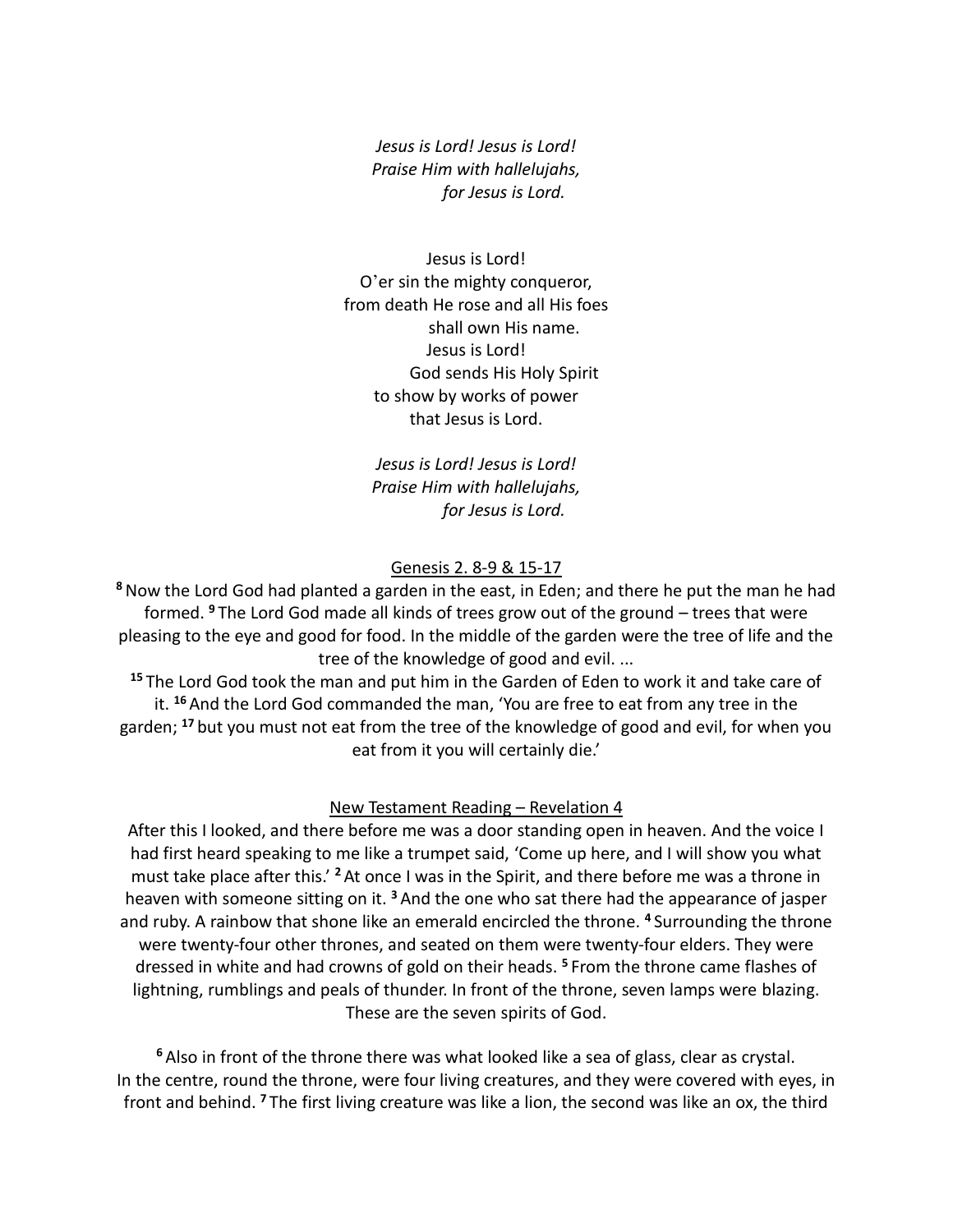had a face like a man, the fourth was like a flying eagle. **<sup>8</sup>** Each of the four living creatures had six wings and was covered with eyes all round, even under its wings. Day and night they never stop

> saying: '"Holy, holy, holy is the Lord God Almighty," who was, and is, and is to come.'

**<sup>9</sup>** Whenever the living creatures give glory, honour and thanks to him who sits on the throne and who lives for ever and ever, **<sup>10</sup>** the twenty-four elders fall down before him who sits on the throne and worship him who lives for ever and ever. They lay their crowns before the throne and say:

> **<sup>11</sup>** 'You are worthy, our Lord and God, to receive glory and honour and power, for you created all things, and by your will they were created and have their being.'

#### Together we affirm our faith

**Holy, Holy, is the Lord God Almighty, who was and is and is to come.** We believe in God the Father who created all things: **For by His will they were created and have their being.**

We believe in God the Son who was slain: **For with His blood He purchased us for God, from every tribe and language, from every people and nation.** We believe in God the Holy Spirit: **The Spirit and the Bride say "Come!" Even so come, Lord Jesus! Amen.**

We join the heavenly elders in singing:

Worthy, O worthy are You, Lord, worthy to be thanked and praised and worshipped and adored; (x2)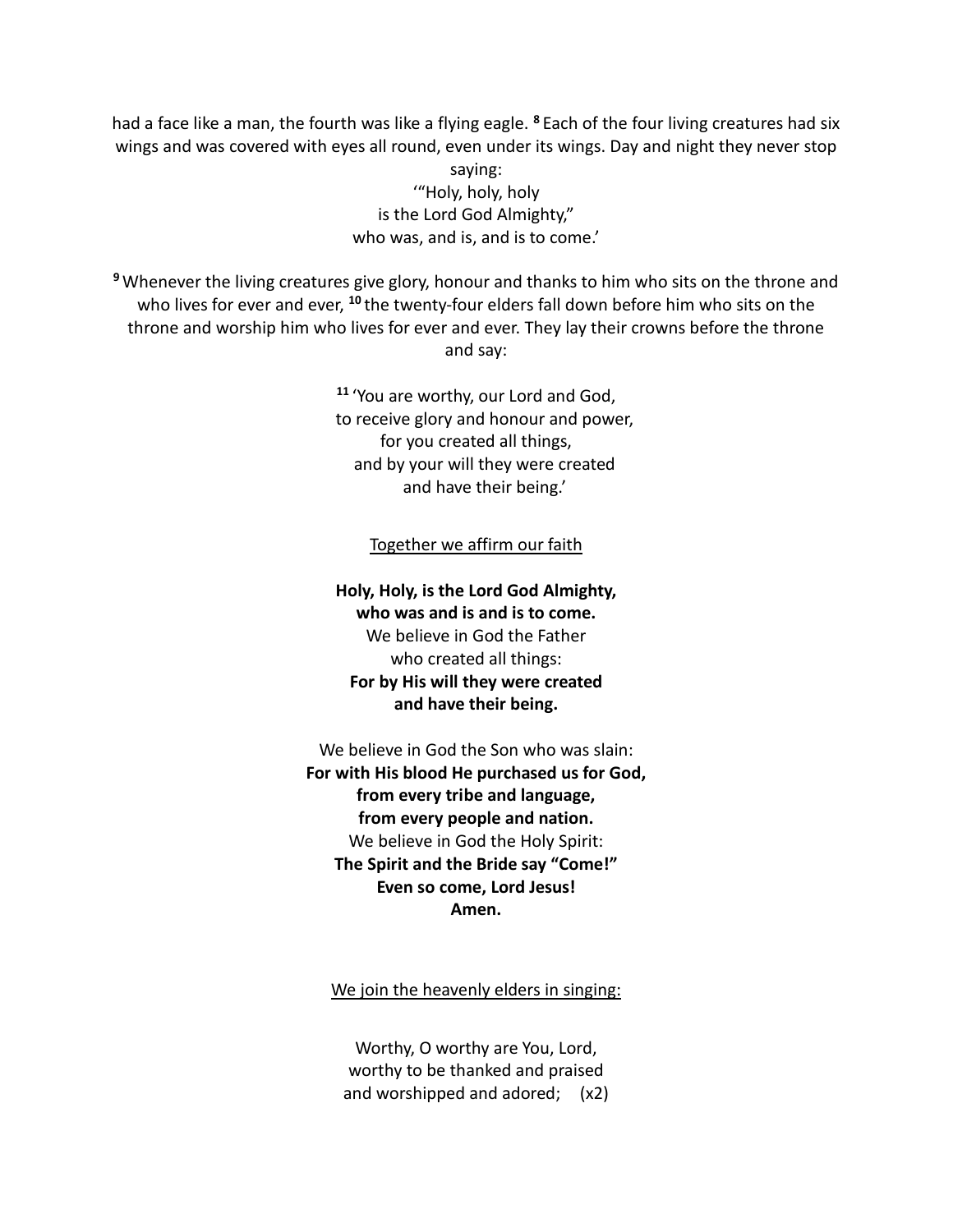Singing "Hallelujah! Lamb upon the throne, we worship and adore You, make Your glory known. Hallelujah! glory to the King: You're more than a conqueror, You're Lord of everything.

#### …and continue in sung praise …

There is a higher throne than all this world has known, where faithful ones from ev'ry tongue will one day come. Before the Son we'll stand, made faultless through the Lamb; believing hearts find promised grace salvation comes.

*Hear heaven's voices sing; their thund'rous anthem rings through em'rald courts and sapphire skies. their praises rise. All glory, wisdom, pow'r, strength, thanks, and honour are to God our King, who reigns on high forevermore.*

And there we'll find our home, our life before the throne; we'll honor Him in perfect song where we belong. He'll wipe each tear-stained eye as thirst and hunger die. The Lamb becomes our Shepherd King; we'll reign with Him.

## A Time of Confession

Jesus Christ, risen Master and triumphant Lord, we come to You in sorrow for our sins and confess to You our weakness and unbelief.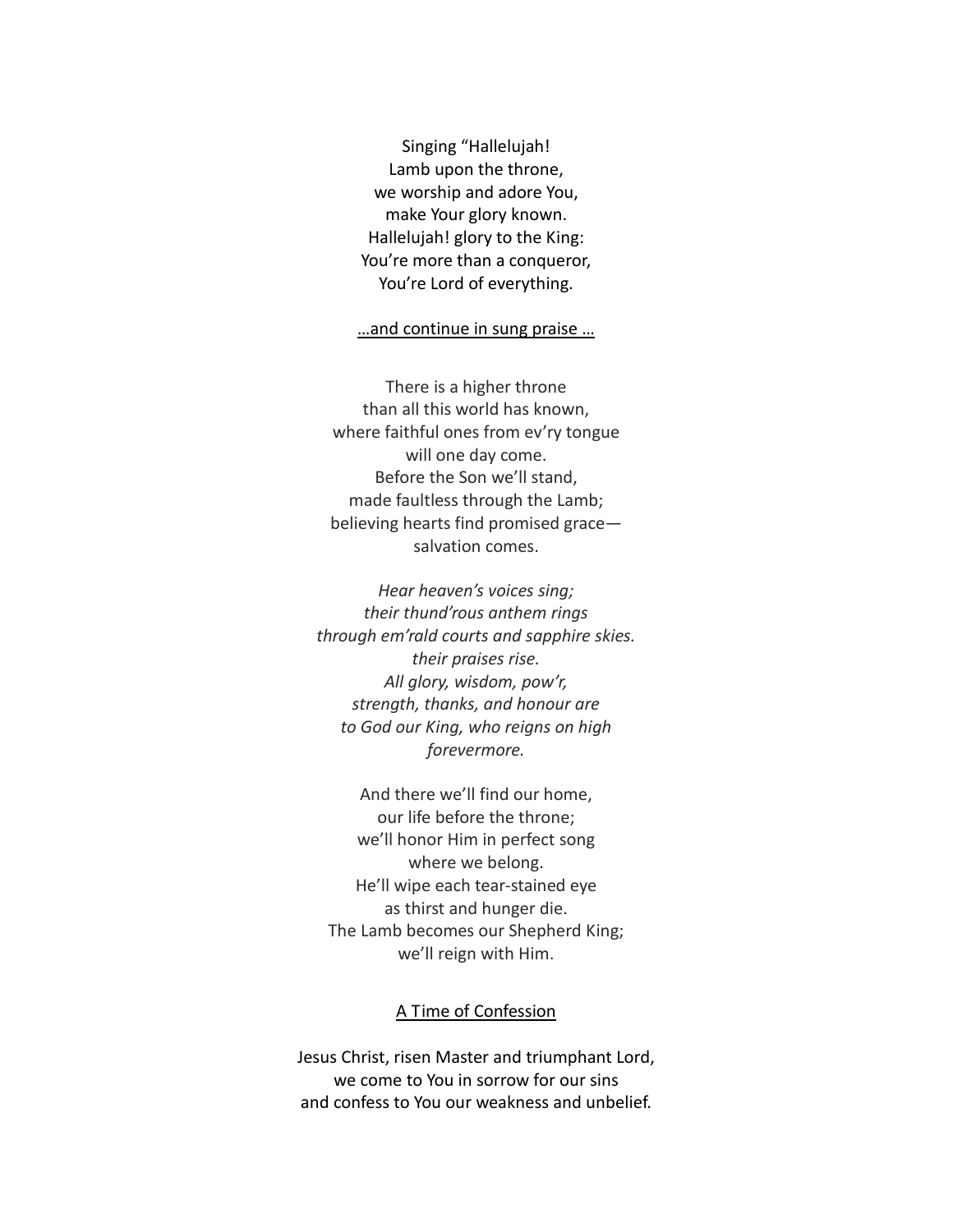We have lived by our own strength, and not by the power of Your resurrection. In Your mercy, forgive us. **Lord, hear us and help us.**

We have lived by the light of our own eyes, as faithless and not believing. In Your mercy, forgive us. **Lord, hear us and help us.**

We have lived for this world alone, and doubted our home in heaven. In Your mercy, forgive us. **Lord, Hear us and help us.**

An Assurance of Pardon May the God of love bring us back to Himself, forgive us our sins, and assure us of His eternal love in Jesus Christ our Lord **Amen**.

## Gospel Reading: Luke 8. 22-25

**<sup>22</sup>**One day Jesus said to his disciples, 'Let us go over to the other side of the lake.' So they got into a boat and set out. **<sup>23</sup>** As they sailed, he fell asleep. A squall came down on the lake, so that the boat was being swamped, and they were in great danger. **<sup>24</sup>** The disciples went and woke him, saying, 'Master, Master, we're going to drown!' He got up and rebuked the wind and the raging waters; the storm subsided, and all was calm. **<sup>25</sup>** 'Where is your faith?' he asked his disciples.

In fear and amazement they asked one another, 'Who is this? He commands even the winds and the water, and they obey him.'

#### Sermon

*Prayers of Thanksgiving and Intercession* Led by Lynne

The Lord's Prayer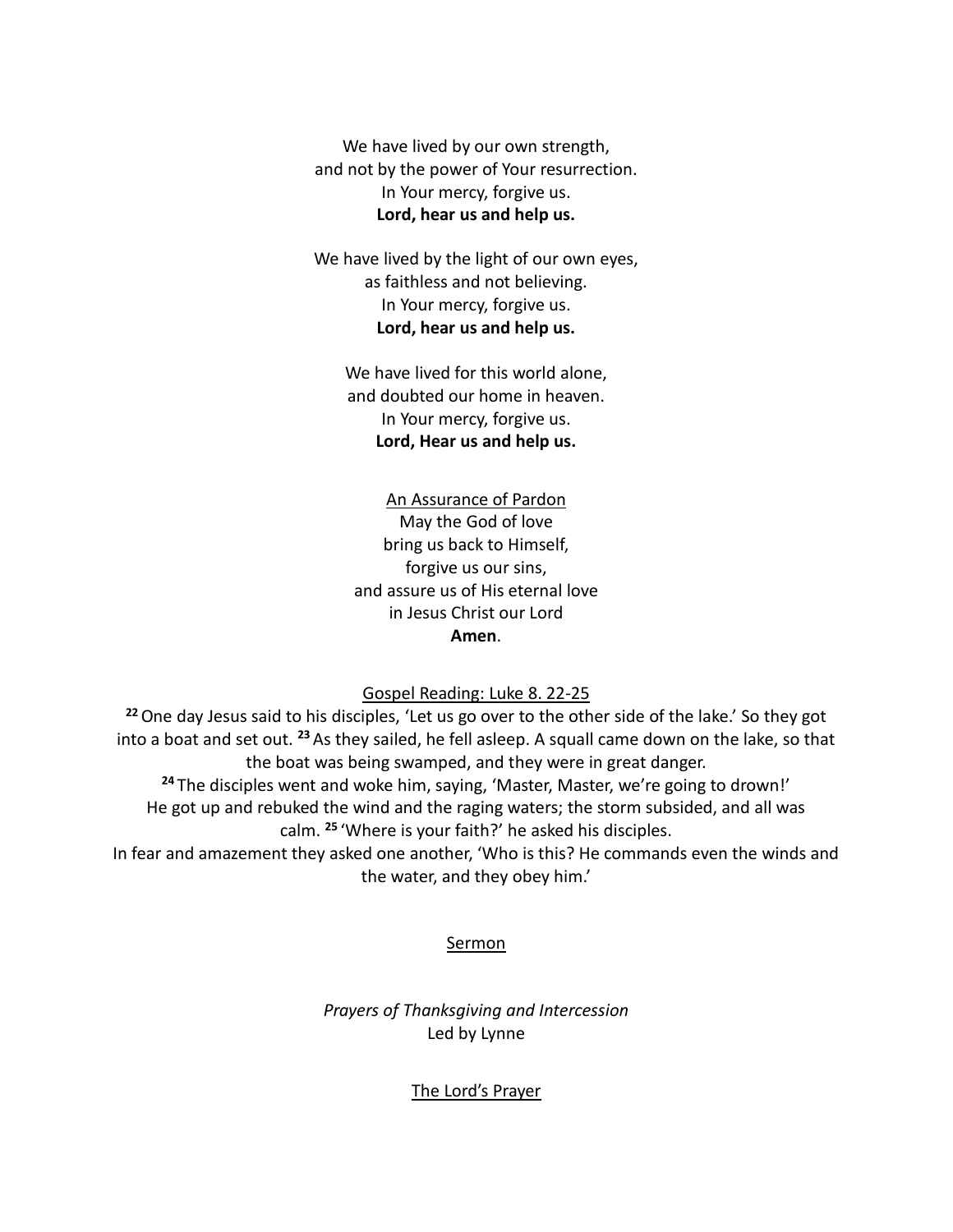We draw our prayers together in the words that Jesus taught us:

**Our Father in heaven hallowed be your name. Your Kingdom come, your will be done on earth as it is in heaven. Give us this day our daily bread. Forgive us our sins as we forgive those who sin against us. Lead us not into temptation but deliver us from evil. For the kingdom, the power and glory are yours now and forever. Amen.**

## Hymn – What a Beautiful Name

You were the Word at the beginning One with God the Lord Most High Your hidden glory in creation Now revealed in You our Christ

#### **Chorus 1**

What a beautiful Name it is What a beautiful Name it is The Name of Jesus Christ my King What a beautiful Name it is Nothing compares to this What a beautiful Name it is The Name of Jesus

You didn't want heaven without us So Jesus You brought heaven down My sin was great Your love was greater What could separate us now

What a wonderful Name it is What a wonderful Name it is The Name of Jesus Christ my King What a wonderful Name it is Nothing compares to this